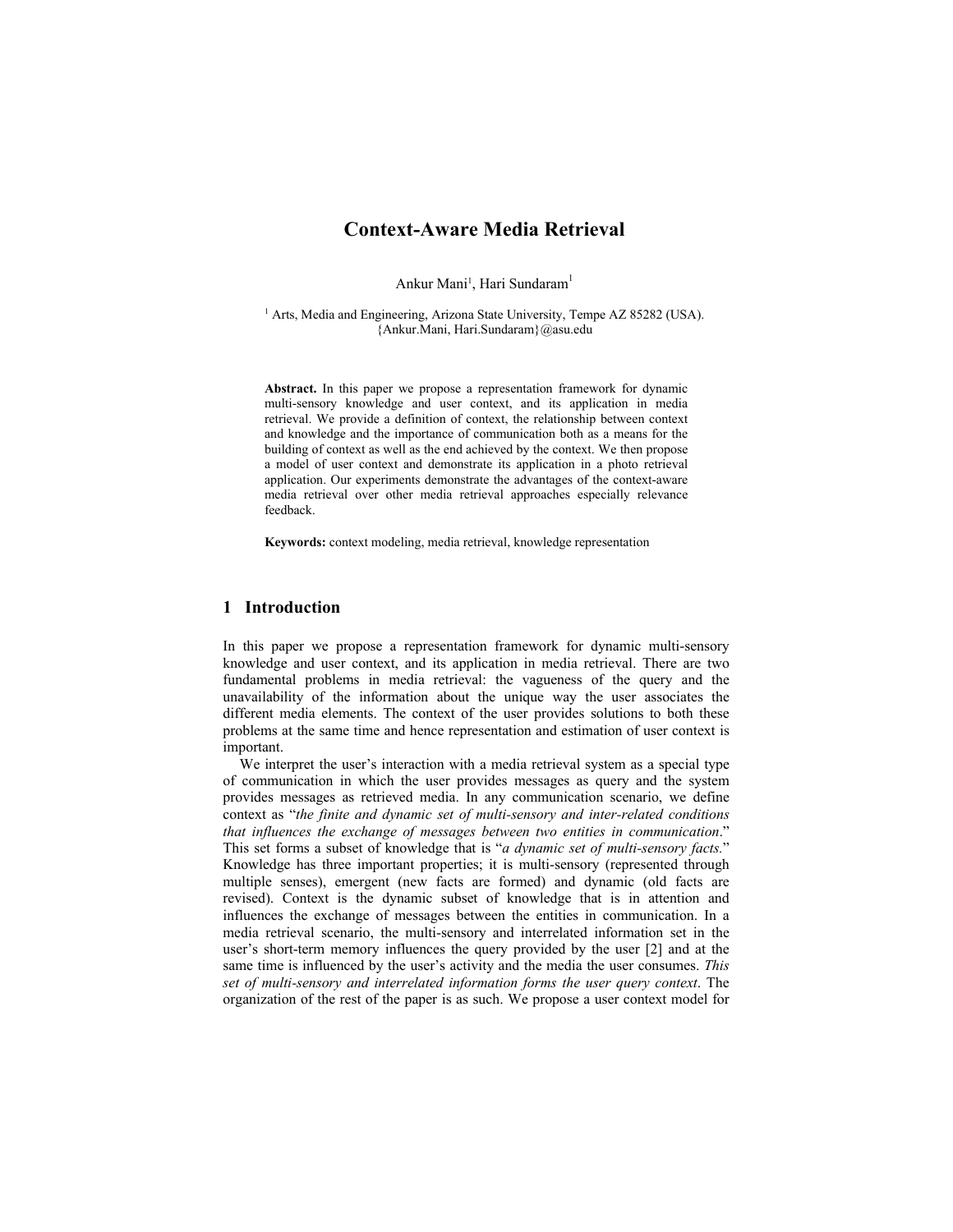media retrieval in section 2 based upon the above discussion. Section 3 discusses user experiments and finally we discuss conclusions in section 4.

# **2 Context for media retrieval**

We now present our context model for media retrieval. The context model consists of two structures: a dynamic multi-sensory knowledge representation consisting of the concepts and the relationships between them, and a temporally evolving context representation in relation to this knowledge. The Knowledge can be subdivided into user knowledge (knowledge about the user), environment knowledge (knowledge about the environment, here limited to the common-sense knowledge from ConceptNet [3]) and application knowledge (media database structure consisting of media and related annotations).

#### **2.1 Knowledge**

Knowledge is represented as a graph. The nodes in the graph are the instances of concepts in one modality and the weighted edges (weights represent the similarity between the end nodes along the edge) are the relationships between those instances. The user knowledge model is initialized by an initial set of concepts obtained from the user as their profile and obtaining the neighborhood of this set in the environment knowledge. The user knowledge model grows as the user interacts with the media retrieval system that leads to information exchange between the user and the system. The environment knowledge and the application knowledge are represented similarly.

#### **2.1 User query context**

User query context is represented as the subset of the nodes and edges in the knowledge graph that are in attention. The attention on concepts and relationship types are represented as weights of the respective concepts and the biases on the types of relationships. The bias on the relationship type along with the weight of relationship determines the similarity between the neighboring concepts demonstrating the relationship. The user context evolves with the interaction and the weights of concepts and the biases on relationship types changes as discussed in [1]. Some important desirable properties of the context dynamics are the stability, controllability and suitable steady-state distribution of weights on concepts. It was proved in [1] that the dynamics has these properties.

#### **3.1 Context-aware retrieval**

We applied our context model to a photo retrieval system. The system is composed of four components as shown in Figure 1: a user context model, a media database, a user interface that allows users to enter text query or select relevant images and a search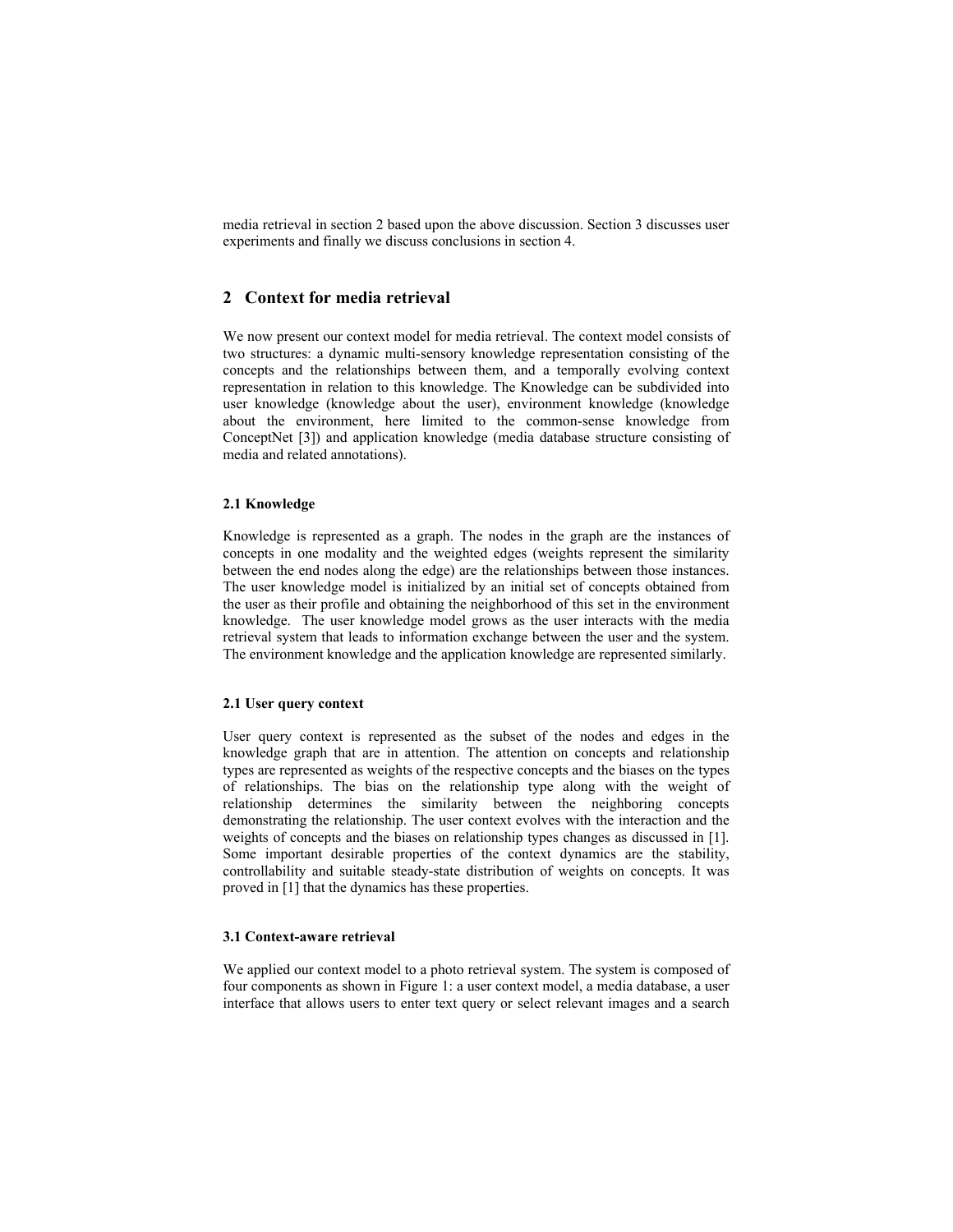engine. Given the query as a set of selected images, the context-aware search is performed in the media knowledge space to find the most relevant photographs. The search process first obtains the current context from the context model and modifies it using the user information obtained from the query. The modified context is then used to obtain the candidate concepts in the media knowledge space. The images close to the candidate concepts in the media knowledge space form the retrieval results.



Figure 1: (a) Block diagram of the photo retrieval application and (b) the user interface displays 9 images at a time and allows for query as text and images

# **3 Experiments**

We now discuss the retrieval experiments. To compare the context-aware retrieval with baseline strategies, we performed experiments with three retrieval set-ups namely the random retrieval, relevance feedback based retrieval [4] and the contextaware retrieval. Six graduate students volunteered for the experiments and a database of approximately 4000 images (15% annotated) was made from their shared photo collection. Each user provided a set of at least ten concepts as the seed with which the user knowledge and context were initialized. Then each user searched for one query concept from among a set of choice concepts. Once the images were displayed, the user selected the relevant images that were used to retrieve new set of images without replacement. This process was repeated four times.

**Table 1.** Number of retrieved images and the mean relevance score for different queries and the % of relevant images in the database

| Duerv    | % database | Number of retrieved images; and Mean relevance score |                    |          |
|----------|------------|------------------------------------------------------|--------------------|----------|
|          |            | Random                                               | Relevance Feedback | Context  |
| Home     | 10         | 6:0.07                                               | 12:0.29            | 14: 0.32 |
| Birthday | 10         | 4:0.07                                               | 14:0.24            | 12:0.38  |
| Park     | 20         | 8:0.16                                               | 20:0.44            | 23:0.51  |
| Office   |            | 1:0.02                                               | 8:0.13             | 10:0.29  |

We analyze the experimental results as both cumulative precision of the overall retrieved set and the change in the relevance score with increasing interaction and the personal priorities of different users. We present the cumulative precision results as the number of relevant images that were retrieved in the complete experiment of five iterations and the mean relevance score of the retrieved images in the five iterations. The normalized relevance score for the retrieved set of *N* images is: